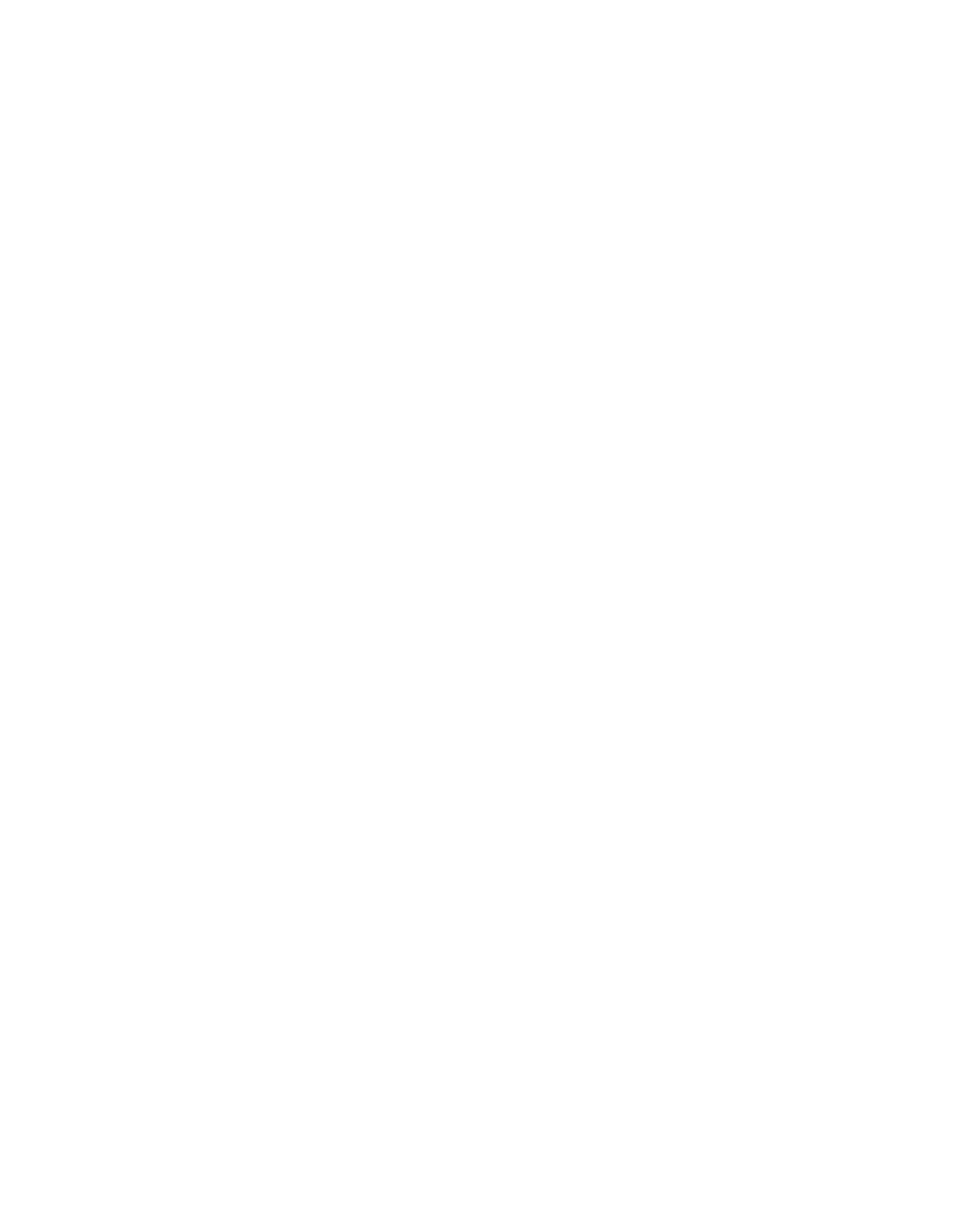| Section 1 - All fields on this page are required (unless marked optional) |                                                                                                        |                   |  |  |  |
|---------------------------------------------------------------------------|--------------------------------------------------------------------------------------------------------|-------------------|--|--|--|
| Select the plan you want to join:                                         |                                                                                                        |                   |  |  |  |
|                                                                           | Health Net Gold Select (HMO) <sup>2</sup> H0562 - includes prescription drug coverage                  |                   |  |  |  |
| $\square$ 125:                                                            | Los Angeles and Orange counties, CA                                                                    | \$0 per month     |  |  |  |
| $\square$ 126:                                                            | Riverside and San Bernardino counties, CA                                                              | \$0 per month     |  |  |  |
|                                                                           | Health Net Sapphire Premier (HMO) <sup>2</sup> H3561 - includes prescription drug coverage             |                   |  |  |  |
| $\square$ 002:                                                            | Alameda, Fresno, Kern, Los Angeles, Orange, San Diego,<br>San Francisco and Tulare counties, CA        | \$25.40 per month |  |  |  |
|                                                                           | $\square$ 004: Imperial, Riverside and San Bernardino counties, CA                                     | \$22.90 per month |  |  |  |
|                                                                           | Health Net Sapphire Premier II (HMO) <sup>2</sup> H3561 - includes prescription drug coverage          |                   |  |  |  |
|                                                                           | □ 005: Alameda, Fresno, Kern, Los Angeles, Orange, San Diego,<br>San Francisco and Tulare counties, CA | \$26.70 per month |  |  |  |
|                                                                           | $\Box$ 006: Imperial, Riverside and San Bernardino counties, CA                                        | \$23.90 per month |  |  |  |
|                                                                           | Health Net Ruby (HMO) H0562 - includes prescription drug coverage                                      |                   |  |  |  |
|                                                                           | $\Box$ 079: Kern County, CA                                                                            | \$0 per month     |  |  |  |
|                                                                           | Health Net Ruby Select (HMO) <sup>2</sup> H0562 - includes prescription drug coverage                  |                   |  |  |  |
| $\Box$ 097:                                                               | San Francisco County, CA                                                                               | \$0 per month     |  |  |  |
| $\square$ 112:                                                            | Fresno County, CA                                                                                      | \$0 per month     |  |  |  |
| $\square$ 113:                                                            | Alameda County, CA                                                                                     | \$0 per month     |  |  |  |
|                                                                           | Health Net Ruby Select (HMO) H0562 - includes prescription drug coverage                               |                   |  |  |  |
| $\square$ 103:                                                            | Yolo County, CA                                                                                        | \$0 per month     |  |  |  |
| $\square$ 124:                                                            | Placer and Sacramento counties, CA                                                                     | \$0 per month     |  |  |  |
|                                                                           | Health Net Ruby (HMO) <sup>2</sup> H0562 - includes prescription drug coverage                         |                   |  |  |  |
| $\square$ 120:                                                            | Santa Clara and Stanislaus counties, CA                                                                | \$0 per month     |  |  |  |

1You must meet specific enrollment criteria to enroll in this plan. 2An optional supplemental package is not offered with this plan. \*Actual premium based on Low Income Subsidy status.

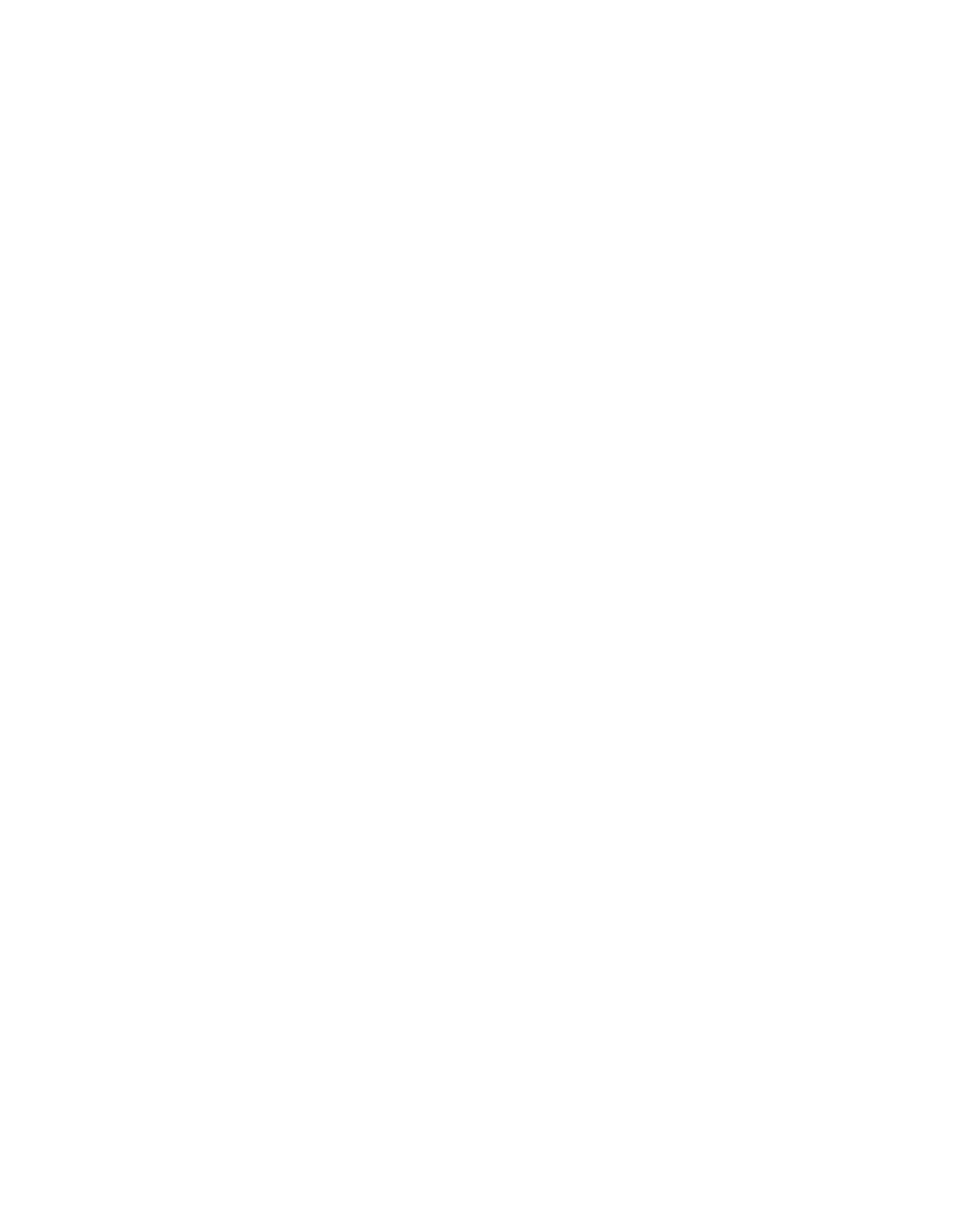### **Section 1** – All fields on this page are required (unless marked optional)

### **Select the plan you want to join:**

**Health Net Healthy Heart (HMO) H0562** – includes prescription drug coverage

|                                                                                                                                                           | □ 009: San Francisco County, CA                                                                                                                                                                | \$125 per month                 |  |  |  |
|-----------------------------------------------------------------------------------------------------------------------------------------------------------|------------------------------------------------------------------------------------------------------------------------------------------------------------------------------------------------|---------------------------------|--|--|--|
| $\square$ 012:                                                                                                                                            | San Diego County, CA                                                                                                                                                                           | \$0 per month                   |  |  |  |
| $\square$ 039:                                                                                                                                            | Yolo County, CA                                                                                                                                                                                | \$99 per month                  |  |  |  |
| $\square$ 068:                                                                                                                                            | Alameda and Stanislaus counties, CA                                                                                                                                                            | \$125 per month                 |  |  |  |
| □ 084:                                                                                                                                                    | Placer and Sacramento counties, CA                                                                                                                                                             | \$167 per month                 |  |  |  |
| □ 090:                                                                                                                                                    | Fresno County, CA                                                                                                                                                                              | \$0 per month                   |  |  |  |
| $\square$ 119:                                                                                                                                            | Imperial County, CA                                                                                                                                                                            | \$30 per month                  |  |  |  |
| $\square$ 123:                                                                                                                                            | Los Angeles, Orange, Riverside and San Bernardino counties, CA                                                                                                                                 | \$17 per month                  |  |  |  |
| Health Net Jade (HMO C-SNP) <sup>1,2</sup> H0562 - includes prescription drug coverage/Cardiovascular<br>Disorders, Chronic Heart Failure (CHF), Diabetes |                                                                                                                                                                                                |                                 |  |  |  |
| □ 092:                                                                                                                                                    | Kern, Los Angeles and Orange counties, CA                                                                                                                                                      | \$0 per month                   |  |  |  |
| $\square$ 118:                                                                                                                                            | Fresno and San Francisco counties, CA                                                                                                                                                          | \$0 per month                   |  |  |  |
|                                                                                                                                                           | Health Net Jade (HMO C-SNP) <sup>1</sup> H0562 - includes prescription drug coverage/Cardiovascular<br>Disorders, Chronic Heart Failure (CHF), Diabetes                                        |                                 |  |  |  |
|                                                                                                                                                           | $\Box$ 114: San Diego County, CA                                                                                                                                                               | \$0 per month                   |  |  |  |
|                                                                                                                                                           | Health Net Amber I (HMO D-SNP) <sup>1,2</sup> H0562 - includes prescription drug coverage                                                                                                      |                                 |  |  |  |
| $\square$ 055:                                                                                                                                            | Fresno, Kern, Los Angeles, Orange, Riverside, San Bernardino,<br>San Diego, San Francisco and Tulare counties, CA                                                                              | \$0-\$27.80* per month          |  |  |  |
|                                                                                                                                                           | Health Net Amber II (HMO D-SNP) <sup>1,2</sup> H0562 - includes prescription drug coverage                                                                                                     |                                 |  |  |  |
| $\square$ 121:                                                                                                                                            | Fresno, Kern, Los Angeles, Orange, Riverside, San Bernardino,<br>San Diego, San Francisco and Tulare counties, CA                                                                              | $$0 - $26.60^{\ast}$$ per month |  |  |  |
|                                                                                                                                                           | Health Net Sapphire (HMO) <sup>2</sup> H0562 - includes prescription drug coverage                                                                                                             |                                 |  |  |  |
| $\square$ 122:                                                                                                                                            | Kern, Los Angeles, Orange, Riverside, San Bernardino, San Diego,<br>Santa Clara and Stanislaus counties, CA                                                                                    | \$28.50 per month               |  |  |  |
|                                                                                                                                                           | Health Net Amber II Premier (HMO D-SNP) <sup>1,2</sup> H3561 - includes prescription drug coverage                                                                                             |                                 |  |  |  |
| $\square$ 001:                                                                                                                                            | Fresno and Sacramento counties, CA                                                                                                                                                             | \$0-\$20.20* per month          |  |  |  |
|                                                                                                                                                           | Health Net Green (HMO) H0562 - does not include prescription drug coverage                                                                                                                     |                                 |  |  |  |
|                                                                                                                                                           | □ 044: Alameda, Los Angeles, Placer, Riverside, Sacramento,<br>San Bernardino and Stanislaus counties, CA                                                                                      | \$0 per month                   |  |  |  |
|                                                                                                                                                           | 1You must meet specific enrollment criteria to enroll in this plan.<br>2An optional supplemental package is not offered with this plan.<br>*Actual premium based on Low Income Subsidy status. |                                 |  |  |  |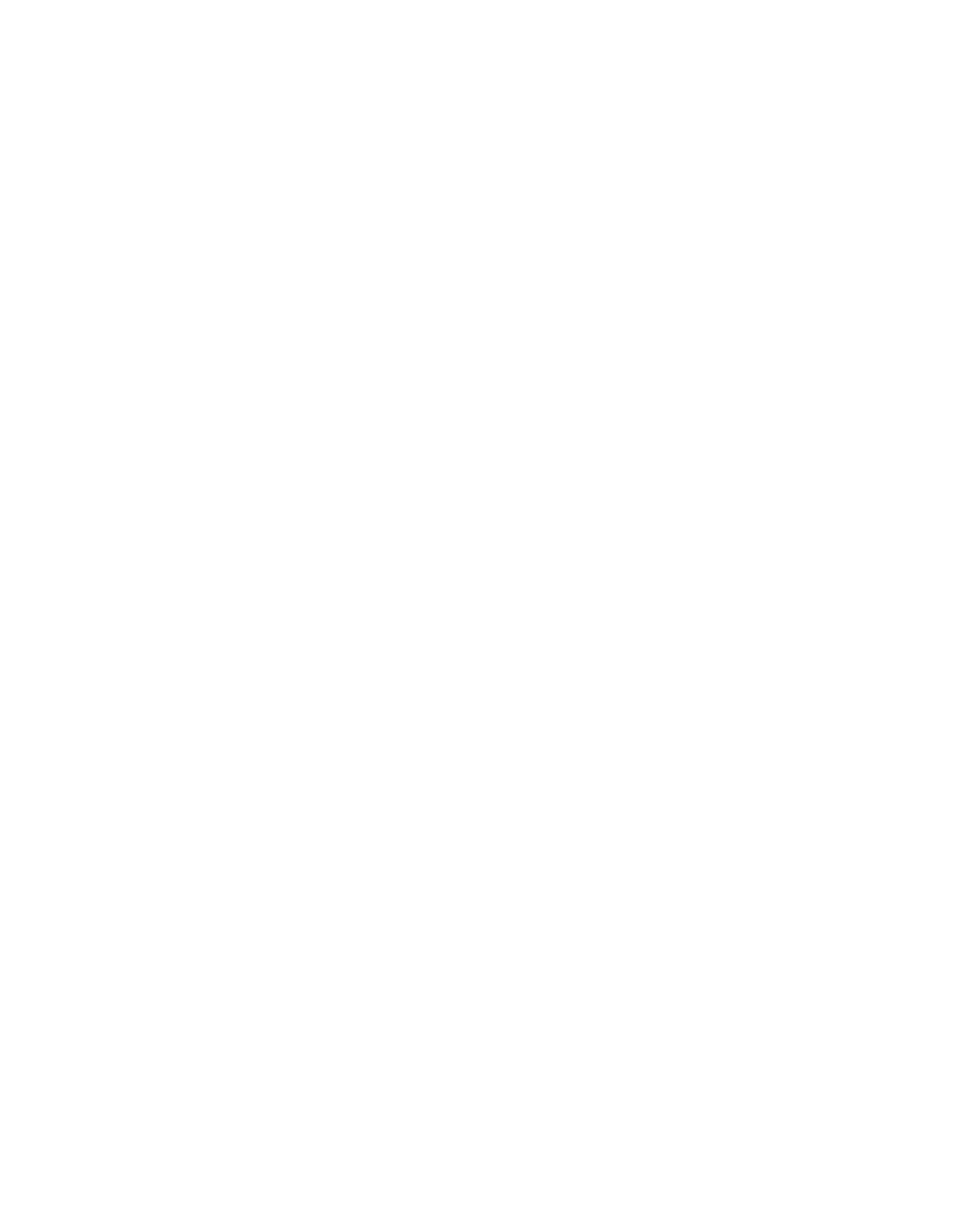# Optional Supplemental Benefits for an additional monthly premium

| <b>PLAN NAME</b>                                                                      | <b>OPTIONAL SUPPLEMENTAL BENEFITS</b>                             |                |  |  |  |
|---------------------------------------------------------------------------------------|-------------------------------------------------------------------|----------------|--|--|--|
| Health Net Healthy Heart (HMO) -<br>H0562 - 012, 090, 119                             | Choose one:<br>$\Box$ Health Net Enhanced Dental<br>\$9 per month |                |  |  |  |
| Health Net Ruby Select (HMO) -<br>H0562 - 103, 124                                    | $\Box$ Health Net Enhanced Dental FLEX                            | \$25 per month |  |  |  |
| Health Net Ruby (HMO) - H0562 - 079<br>Health Net Jade (HMO C-SNP) -<br>$H0562 - 114$ |                                                                   |                |  |  |  |
| Health Net Healthy Heart (HMO) -                                                      | Choose one:                                                       |                |  |  |  |
| $H0562 - 123$                                                                         | □ Health Net Enhanced Dental<br>& Vision                          | \$15 per month |  |  |  |
|                                                                                       | $\Box$ Health Net Enhanced Dental<br>& Vision FLEX                | \$32 per month |  |  |  |
| Health Net Healthy Heart (HMO) -<br>$H0562 - 039$                                     | $\Box$ Health Net Essentials                                      | \$10 per month |  |  |  |
| Health Net Green (HMO) - H0562 - 044                                                  | □ Health Net Enhanced Dental FLEX                                 | \$25 per month |  |  |  |
| Health Net Healthy Heart (HMO) -                                                      | Choose one:                                                       |                |  |  |  |
| $H0562 - 068$                                                                         | $\Box$ Health Net Total Fit plus<br>\$20 per month                |                |  |  |  |
|                                                                                       | $\Box$ Health Net Total Fitness FLEX                              | \$35 per month |  |  |  |
| Health Net Healthy Heart (HMO) -<br>$H0562 - 084$                                     | $\Box$ Health Net Fit                                             | \$12 per month |  |  |  |
| Health Net Healthy Heart (HMO) -<br>$H0562 - 009$                                     | $\Box$ Health Net Fit Plus                                        | \$41 per month |  |  |  |

**Monthly plan premium amount** (including optional supplemental package premium amount)



## **Requested effective date**



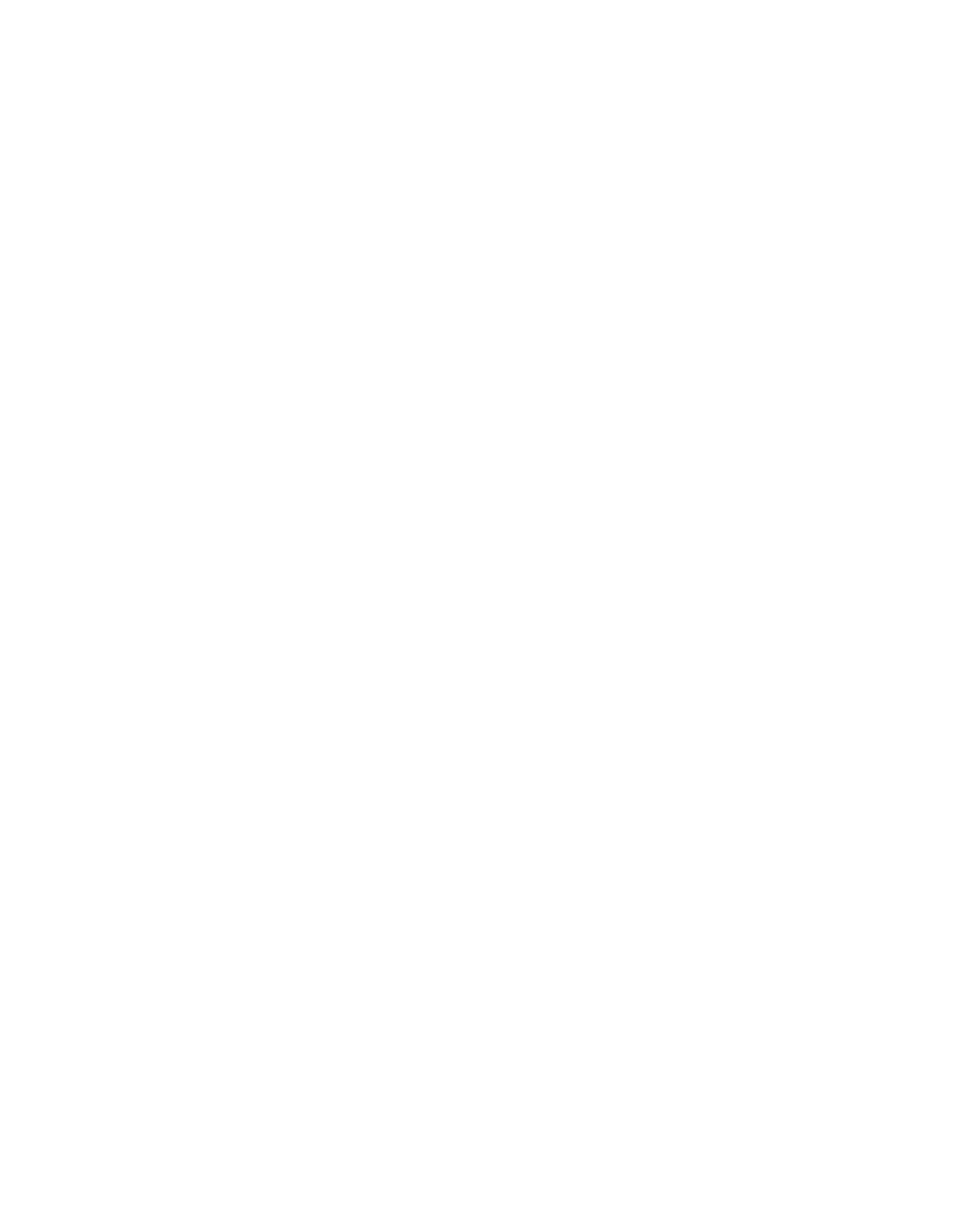# **Section 1** – All fields on this page are required (unless marked optional) First name Last name Optional: Middle initial Birth date M M D D Y Y Y Y Sex □ Male  $\Box$  Female Phone number **– – Permanent residence street address** (Don't enter a PO Box) City City Context County City County City City City Code **Mailing address**, if different from your permanent address (PO Box allowed) Street address City and the City State City of the City of the City of the City State City of the City of the City of the City **Your Medicare information:**  Medicare Number **Is entitled to:** Effective date HOSPITAL (Part A) M M D D Y Y Y Y MEDICAL (Part B) M M D D Y Y Y Y You must have Medicare Part A and Part B to join a Medicare Advantage plan. Answer these important questions:

1. Will you have other prescription drug coverage (like VA, TRICARE) in addition to Health Net?<br>□ Yes □ No

| Name of other coverage                                                     |                                |
|----------------------------------------------------------------------------|--------------------------------|
| Member number for this coverage                                            | Group number for this coverage |
| . Do you have Cardiovascular Disorders, Chronic Heart Failure (CHF) and/or |                                |

2. Do you have Cardiovascular Disorders, Chronic Heart Failure (CHF) and/or Diabetes?

■ Yes ■ No

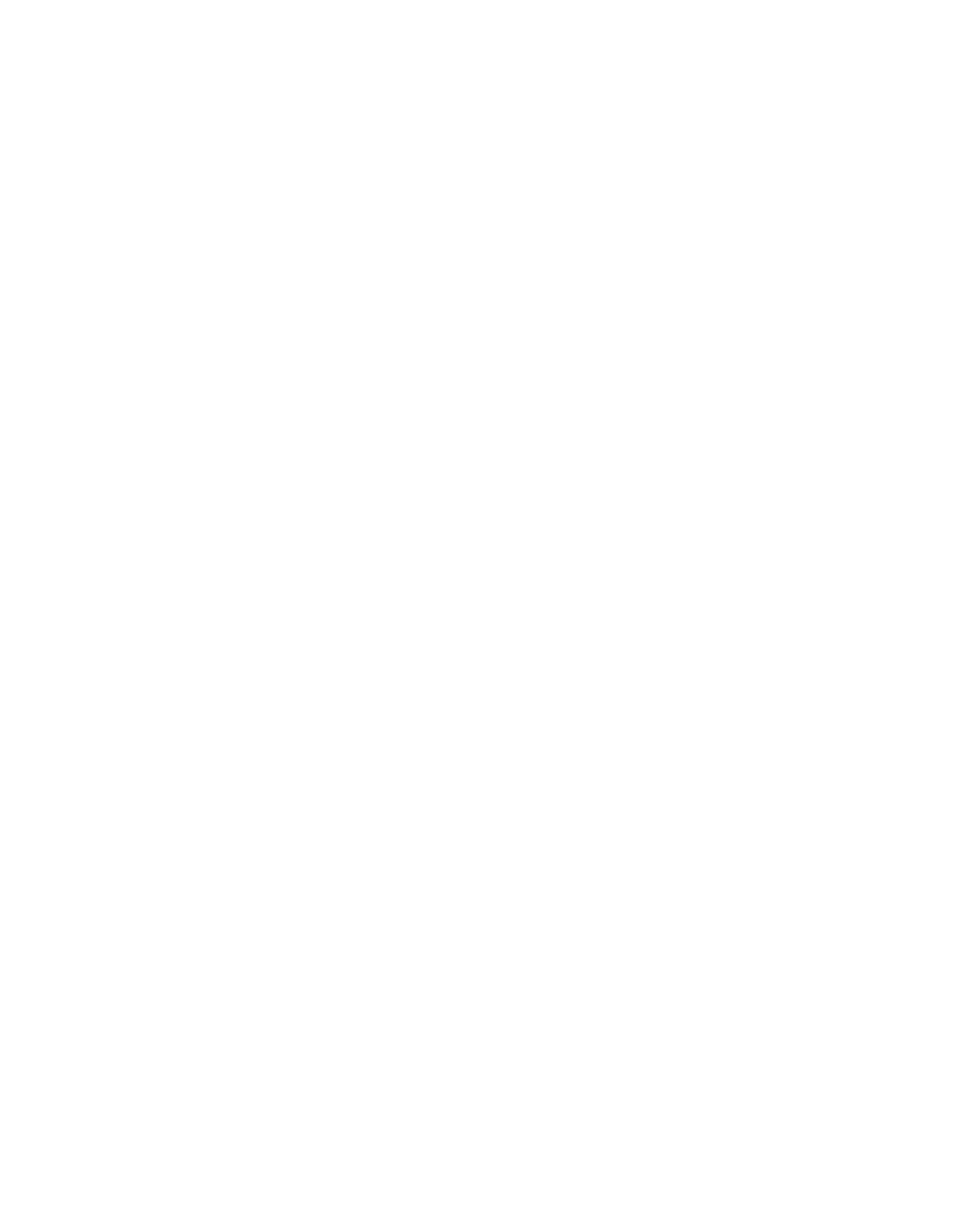### **IMPORTANT:** Read and sign below:

- I must keep both Hospital (Part A) and Medical (Part B) to stay in Health Net.
- By joining this Medicare Advantage Plan or Medicare Prescription Drug Plan, I acknowledge that Health Net will share my information with Medicare, who may use it to track my enrollment, to make payments, and for other purposes allowed by Federal law that authorize the collection of this information (see Privacy Act Statement below).
- Your response to this form is voluntary. However, failure to respond may affect enrollment in the plan.
- The information on this enrollment form is correct to the best of my knowledge. I understand that if I intentionally provide false information on this form, I will be disenrolled from the plan.
- I understand that people with Medicare are generally not covered under Medicare while out of the country, except for limited coverage near the U.S. border.
- I understand that when my Health Net coverage begins, I must get all of my medical and prescription drug benefits from Health Net. Benefits and services provided by Health Net and contained in my Health Net "Evidence of Coverage" document (also known as a member contract or subscriber agreement) will be covered. Neither Medicare nor Health Net will pay for benefits or services that are not covered.
- I understand that my signature (or the signature of the person legally authorized to act on my behalf) on this application means that I have read and understand the contents of this application. If signed by an authorized representative (as described above), this signature certifies that:
	- 1) This person is authorized under State law to complete this enrollment, and
	- 2) Documentation of this authority is available upon request by Medicare.

|           | Today's date |     |    |   |  |  |  |  |
|-----------|--------------|-----|----|---|--|--|--|--|
|           |              |     |    |   |  |  |  |  |
| Signature |              | M M | D. | D |  |  |  |  |

If you're the authorized representative, sign above and fill out these fields:

**Name** 

#### **Address**



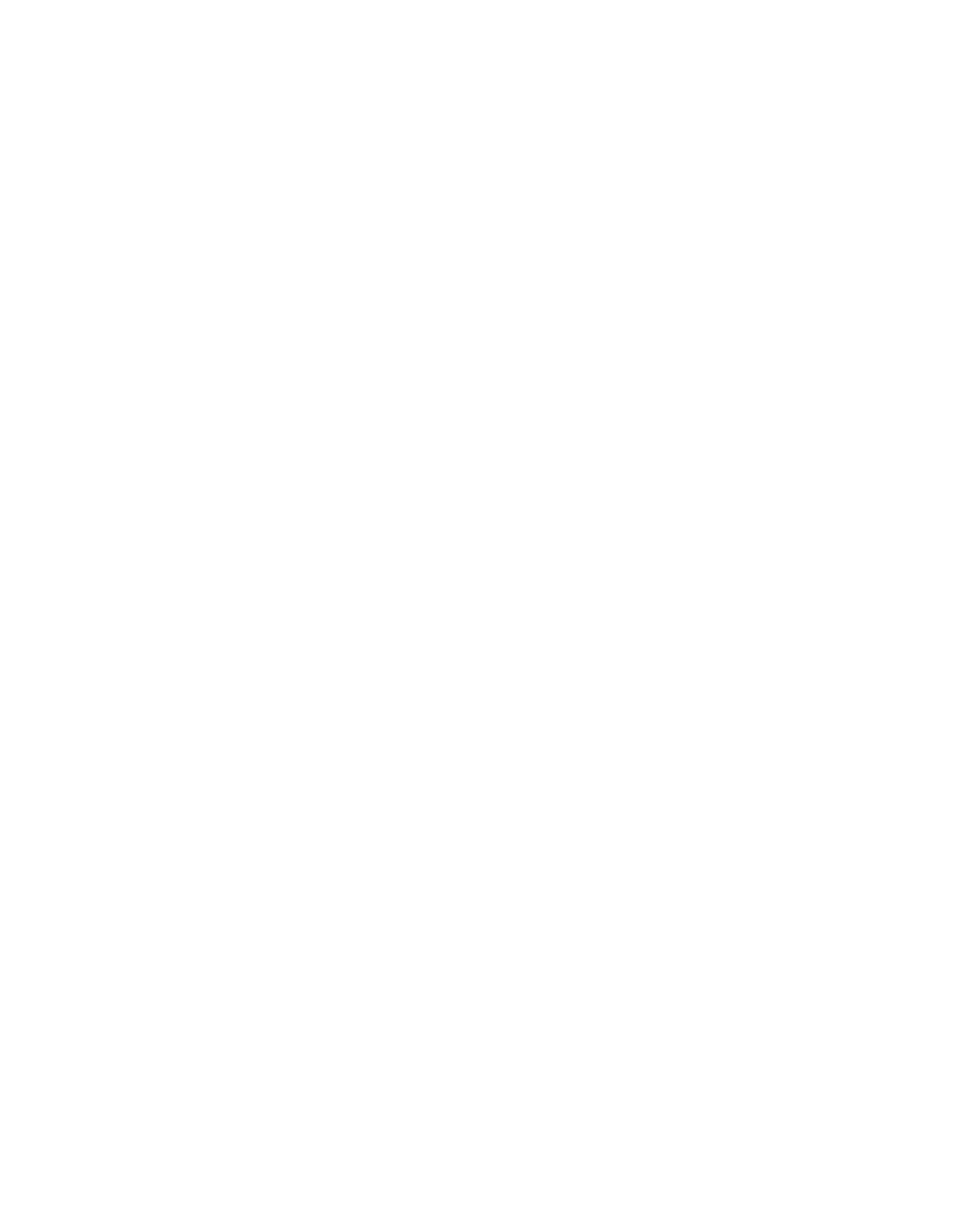### **Section 2** – All fields on this page are optional

**Answering these questions is your choice. You can't be denied coverage because you don't fill them out.** 

Select one if you want us to send you information in a language other than English.

■ Spanish ■ Chinese

Select one if you want us to send you information in an accessible format.

 $\Box$  Braille  $\Box$  Large print  $\Box$  Audio CD

Please contact Health Net at 1-800-275-4737 (HMO), 1-800-431-9007 (HMO SNP) if you need information in an accessible format other than what's listed above. Our office hours are from October 1 to March 31, you can call us 7 days a week from 8 a.m. to 8 p.m. From April 1 to September 30, you can call us Monday through Friday from 8 a.m. to 8 p.m. A messaging system is used after hours, weekends and on federal holidays. TTY users can call 711.

1. Do you work?  $\Box$  Yes  $\Box$  No

| 2. Does your spouse work? $\Box$ Yes $\Box$ No |  |  |
|------------------------------------------------|--|--|
|------------------------------------------------|--|--|

#### **List your Primary Care Physician (PCP), clinic, or health center:**

**I want to get the following materials via email.** 

Select one or more.

 $\square$  Explanation of Coverage (EOC)

 $\square$  Send me a link to receive my benefit materials online

E-mail address:

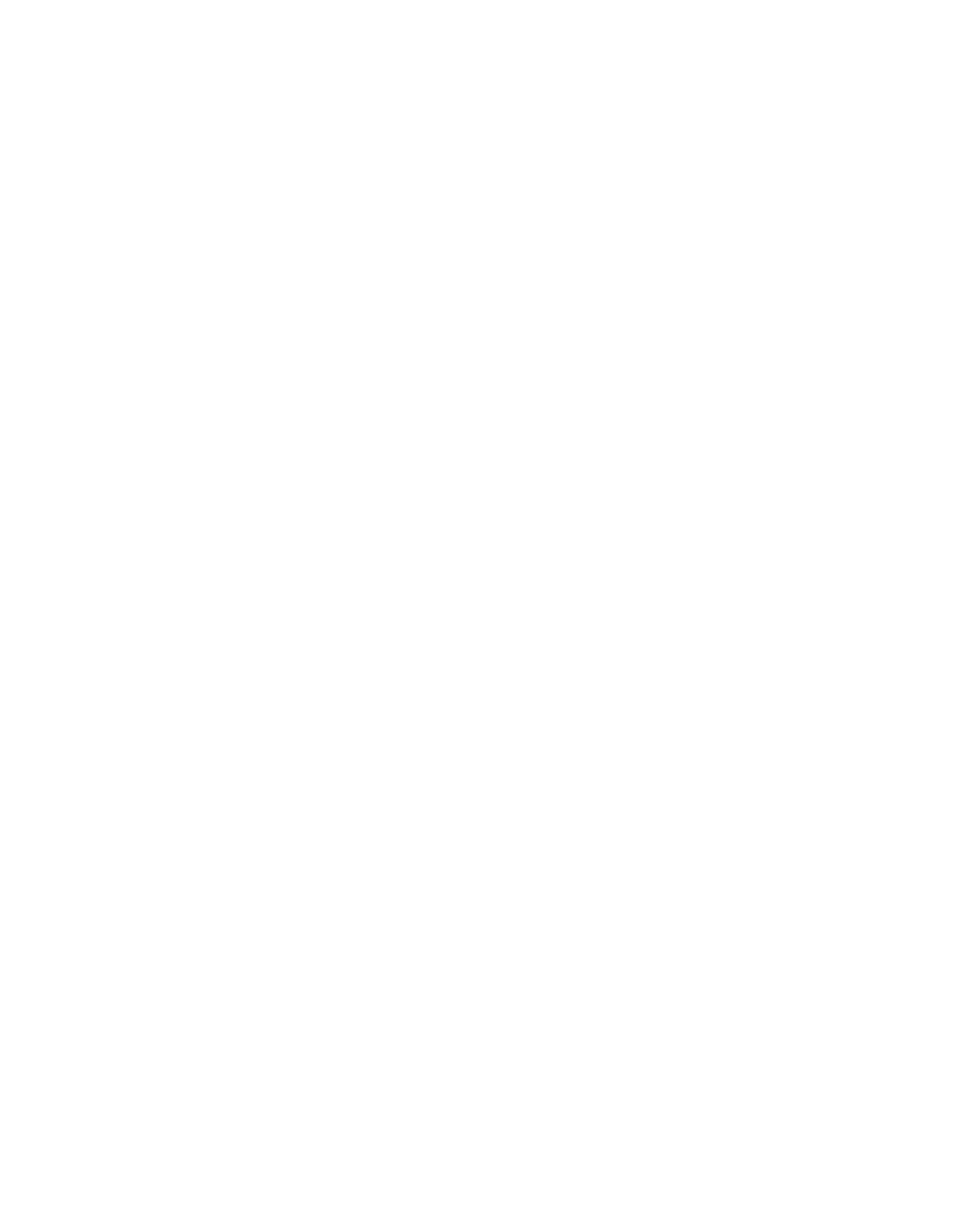### Paying your plan premiums

You can pay your monthly plan premium (including any late enrollment penalty that you currently have or may owe) by mail "Electronic Funds Transfer (EFT)", "credit card" each month. **You can also choose to pay your premium by having it automatically taken out of your Social Security or Railroad Retirement Board (RRB) benefit each month.** 

**If you have to pay a Part D-Income Related Monthly Adjustment Amount (Part D-IRMAA), you must pay this extra amount in addition to your plan premium.** The amount is usually taken out of your Social Security benefit, or you may get a bill from Medicare (or the RRB). DON'T pay Health Net the Part D-IRMAA.

If you don't select a payment option, you will get a bill each month.

### Please select a premium payment option:

 $\square$  Get a bill

 $\Box$  Automatic deduction from your monthly Social Security or Railroad Retirement Board (RRB) benefit check. I get monthly benefits from:  $\Box$  Social Security  $\Box$  RRB

(The Social Security/RRB deduction may take two or more months to begin after Social Security or RRB approves the deduction. In most cases, if Social Security or RRB accepts your request for automatic deduction, the first deduction from your Social Security or RRB benefit check will include all premiums due from your enrollment effective date up to the point withholding begins. If Social Security or RRB does not approve your request for automatic deduction, we will send you a paper bill for your monthly premiums.)

PRIVACY ACT STATEMENT The Centers for Medicare & Medicaid Services (CMS) collects information from Medicare plans to track beneficiary enrollment in Medicare Advantage (MA) or Prescription Drug Plans (PDP), improve care, and for the payment of Medicare benefits. Sections 1851 and 1860D-1 of the Social Security Act and 42 CFR §§ 422.50, 422.60, 423.30 and 423.32 authorize the collection of this information. CMS may use, disclose and exchange enrollment data from Medicare beneficiaries as specified in the System of Records Notice (SORN) "Medicare Advantage Prescription Drug (MARx)", System No. 09-70-0588. Your response to this form is voluntary. However, failure to respond may affect enrollment in the plan.

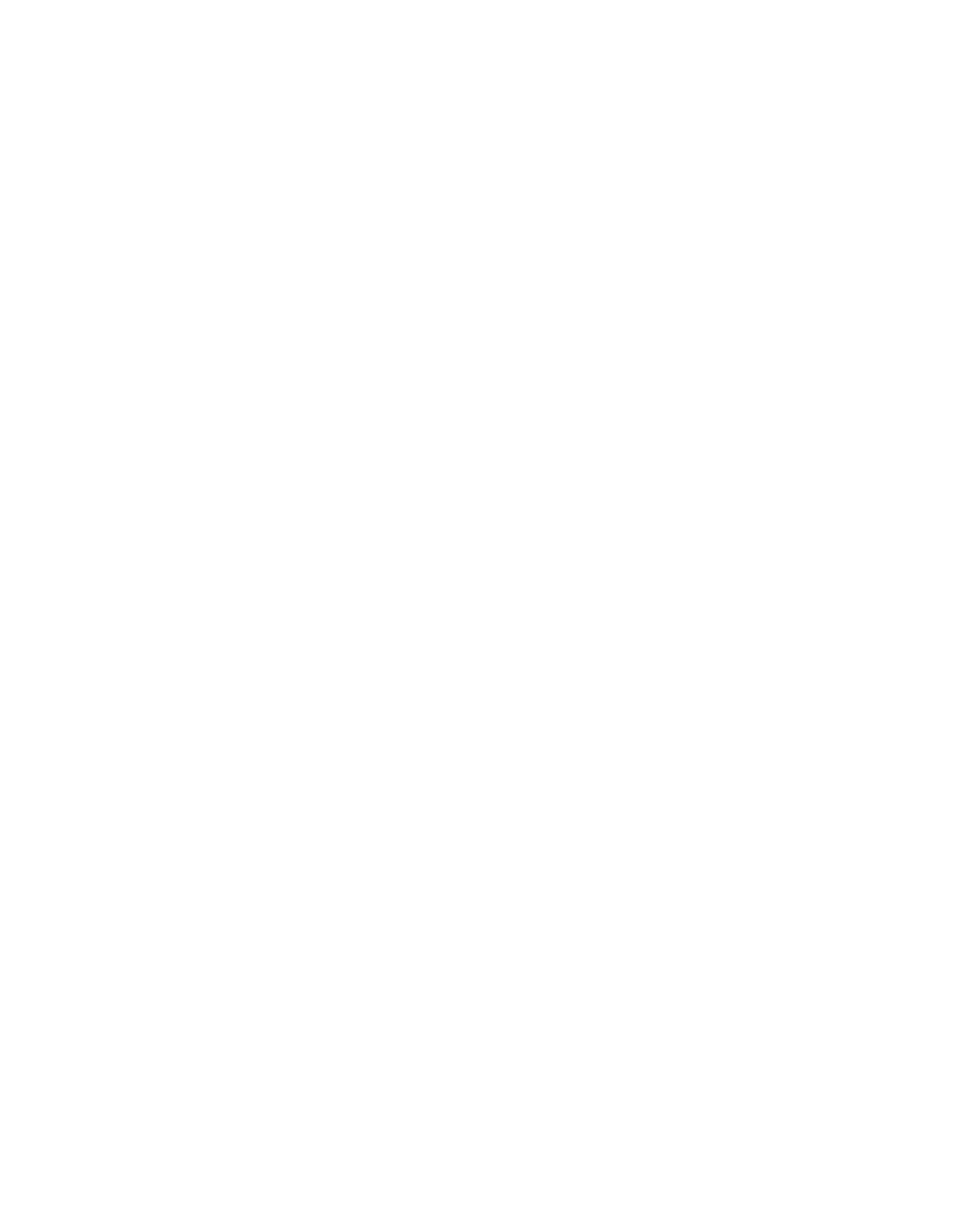| <b>OFFICE USE ONLY:</b><br>Name of staff member/agent/broker (if assisted in enrollment):                                                                                                                                                                                                          |  |  |  |  |
|----------------------------------------------------------------------------------------------------------------------------------------------------------------------------------------------------------------------------------------------------------------------------------------------------|--|--|--|--|
| Plan ID #:<br><b>Effective date of coverage:</b>                                                                                                                                                                                                                                                   |  |  |  |  |
| $\overline{Y}$<br>D<br>D<br>Y<br>M<br>M<br>□ ICEP/IEP □ AEP SEP (type):<br>$\Box$ Not eligible                                                                                                                                                                                                     |  |  |  |  |
| Health Net sales representative/Authorized agent<br>(individual sales representative/agent who completed the application)<br><b>Agent type</b> (select one): $\Box$ Authorized agent $\Box$ Health Net employee<br><b>Complete section below:</b><br>Sales rep/Agent name<br>Sales rep/Agent NPN # |  |  |  |  |
|                                                                                                                                                                                                                                                                                                    |  |  |  |  |
| Agency/FMO affiliation:<br>Agent ID#:<br>(if applicable)                                                                                                                                                                                                                                           |  |  |  |  |
| This information must match your approved Health Net licensing records.                                                                                                                                                                                                                            |  |  |  |  |
| Agent phone #:                                                                                                                                                                                                                                                                                     |  |  |  |  |
| <b>Email</b><br><b>Agency/FMO phone # (if applicable)</b>                                                                                                                                                                                                                                          |  |  |  |  |
|                                                                                                                                                                                                                                                                                                    |  |  |  |  |
| Sales representative/authorized agent application receipt date:<br>(Applications must be received at Health Net within<br>M<br>D<br>Y<br>Y<br>M<br>D<br>Y<br>1 calendar day of this date.)                                                                                                         |  |  |  |  |
| Application receipt location: $\Box$ Appointment $\Box$ Sales event $\Box$ Walk-in<br>$\Box$ Other (specify):                                                                                                                                                                                      |  |  |  |  |
| <b>Provider information for HMO plans:</b>                                                                                                                                                                                                                                                         |  |  |  |  |
| PCP NPI:<br>PCP name:                                                                                                                                                                                                                                                                              |  |  |  |  |
| PPG ID:<br>PPG name:                                                                                                                                                                                                                                                                               |  |  |  |  |
| Is PCP/PPG selected accepted for the plan chosen? $\Box$ Yes $\Box$ No<br>Current patient? □ Yes □ No                                                                                                                                                                                              |  |  |  |  |
| Broker Application Submissions: Sales representative/Agent must fax the Scope of<br>Appointment and Enrollment Forms to 1-844-222-3180.                                                                                                                                                            |  |  |  |  |

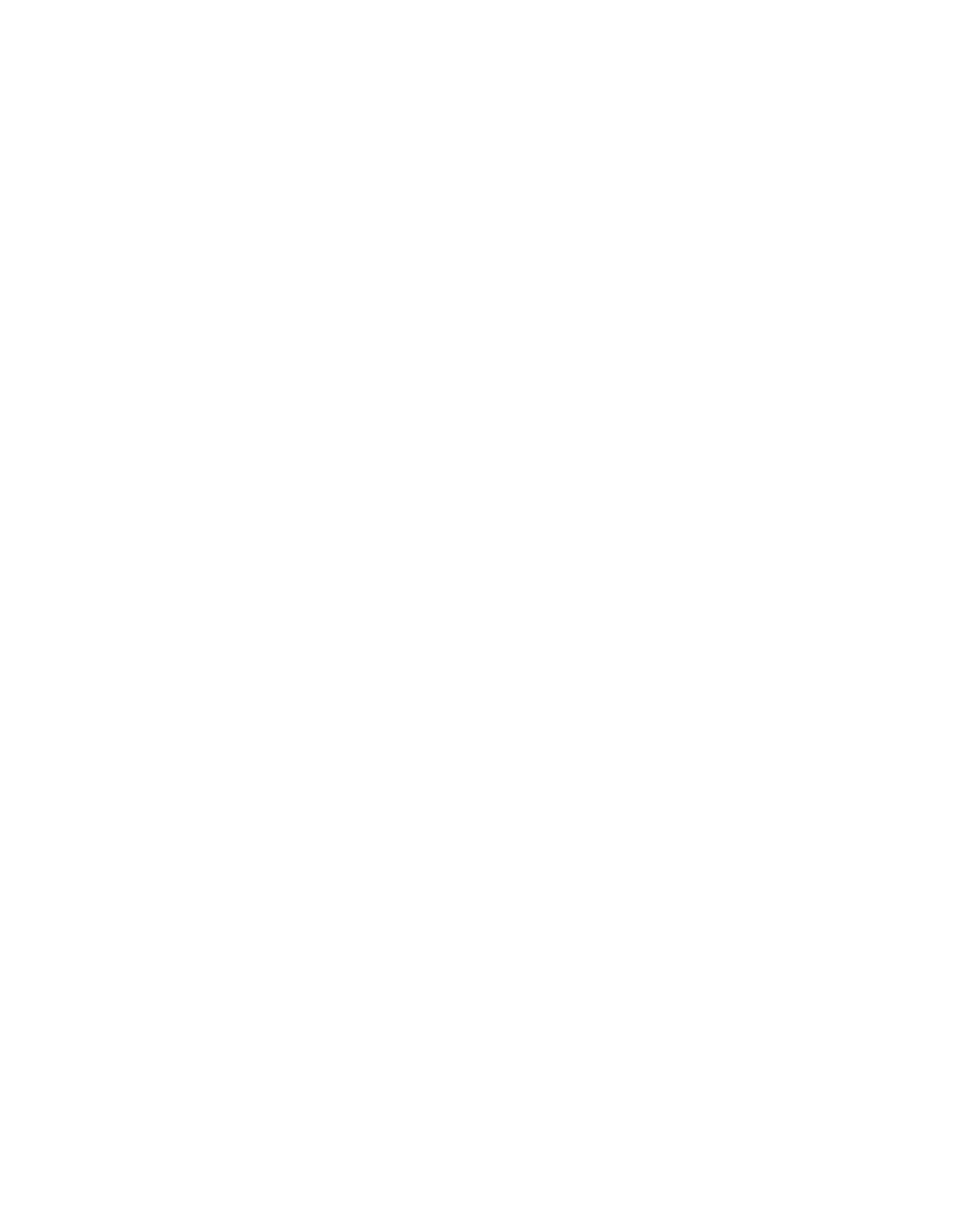**Typically, you may enroll in a Medicare Advantage plan only during the annual enrollment period from October 15 through December 7 of each year.** There are exceptions that may allow you to enroll in a Medicare Advantage plan outside of this period.

Please read the following statements carefully and check the box if the statement applies to you. By checking any of the following boxes, you are certifying that, to the best of your knowledge, you are eligible for an Enrollment Period. If we later determine that this information is incorrect, you may be disenrolled.

- $\Box$  I am new to Medicare.
- $\Box$  I am enrolled in a Medicare Advantage plan and want to make a change during the Medicare Advantage Open Enrollment Period (MA OEP).
- $\Box$  I recently moved outside of the service area for my current plan or I recently moved and this plan is a new option for me. I moved on  $\begin{array}{|l|} \hline \text{M} & \text{M} & \text{D} & \text{D} & \text{Y} & \text{Y} & \text{Y} & \text{Y} \ \hline \text{(insert date)}. \hline \end{array}$
- $\Box$  I recently was released from incarceration. I was released on (insert date). M M D D Y Y Y Y
- $\Box$  I recently returned to the United States after living permanently outside of the U.S. I returned to the U.S. on (insert date).  $M \times N$   $N \times N$
- $\Box$  I recently obtained lawful presence status in the United States. I got this status on (insert date).  $M \cup N$  M  $N \cup N$  D  $N$  Y
- $\Box$  I recently had a change in my Medicaid (newly got Medicaid, had a change in level of Medicaid assistance, or lost Medicaid) <br>on (insert date). M M D D Y Y Y Y
- □ I recently had a change in my *Extra Help* paying for Medicare prescription drug coverage (newly got *Extra Help*, had a change prescription and *coverage* (newly got *Extra Help*, had a change MMMDDY in the level of *Extra Help*, or lost *Extra Help*) on (insert date).
- $\Box$  I have both Medicare and Medicaid (or my state helps pay for my Medicare premiums) or I get *Extra Help* paying for my Medicare prescription drug coverage, but I haven't had a change.
- $\Box$  I am moving into, live in or recently moved out of a Long-Term Care Facility (for example, a nursing home or long-term care Care ractity (for example, a hursing nome of long-term care  $\overline{M}$  M D D Y Y Y Y  $\overline{Y}$  facility). I moved/will move into/out of the facility on (insert date).
- $\Box$  I recently left a PACE program on (insert date).
- $\Box$  I recently involuntarily lost my creditable prescription drug coverage (coverage as good as Medicare's). I lost my drug coverage on <br>(insert date). M M D D Y Y Y Y
- $\Box$  I am leaving employer or union coverage on (insert date).
- $\Box$  I belong to a pharmacy assistance program provided by my state.  $\Box$  My plan is ending its contract with Medicare, or Medicare is ending its contract with my plan.